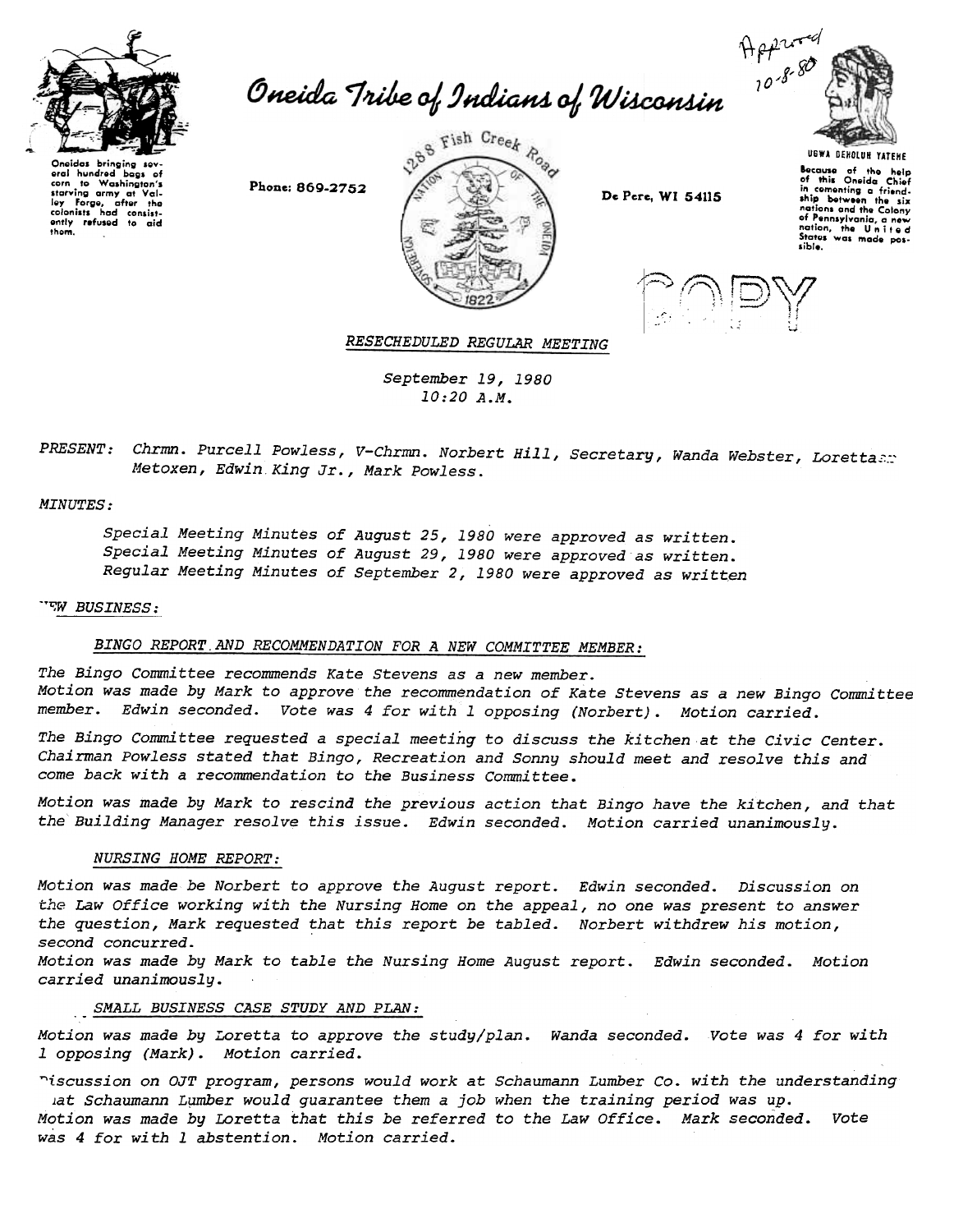Oneida Tribe of Indians of Wisconsin Regular Meeting 9/19/80 Page 2

### EQUIPMENT ACQUISITION:

Purchasing Agent requested to purchase a typewriter for the Bingo program. Motion was made by Mark to approve the request. Norbert seconded. No one opposed, motion carried.

The Purchasing Agent request approval on the purchase of a van for the Commodity Program, her recommendation was from Yineman - Dorsch at a cost of \$6,595. Motion was made by Norbert to approve the request. Loretta seconded. No one opposed, motion carried.

# HEALTH BOARD MINUTES OF August 11 and 25, 1980:

Motion was made by Norbert to approve the Health Board minutes of August 11, 1980 and August 25, 1980. Edwin seconded. Motion carried unanimously.

#### HEALTH DIRECTORS REPORT FOR AUGUST:

Motion was made by Norbert to approve the Health Directors report for August. Edwin seconded. Motion carried unanimously.

Joe asked if non-Indian tribal employees can receive service at the Health Center, Audrey stated the priority is Indian people at the present time. Audrey also stated that it will take four to five weeks for the architect plans and another three weeks for the bidding process.

## ENROLLMENTS:

Motion was made by Mark to approve the enrollments of 27 people for september. Norbert seconded. Motion carried unanimously.

#### RELINQUISHMENT:

Motion was made by Mark to approve the relinquishment of Josephine (Powless) Corbine from the Oneida Tribe. Loretta seconded. Motion carried unanimously.

# PERSONNEL RECOMMENDATIONS:

Motion was made by Marken: to approve the recommendation for the position of Carpenters Helper at IAT, they are: Kelly stevens and Orlin Webster. Norbert seconded. Motion carried unanimously.

Loretta asked why a relative sat in on the interview, Mark stated Pam had excused herself from the room when Orlin was interviewed.

Motion was made by Loretta that when persons are interviewed that are closely related it should be indicated on the recommendation that the interviewer had excused themself from the room. Mark seconded. Motion carried unanimously.

Motion was made by Mark to approve the recommendation of Cliff Danforth for the position of Employment Improvement Specialist for the RNIP Program. Loretta seconded. No one opposed, motion carried.

#### O.T.D.C. REPORT FOR SEPTEMBER:

Lloyd stated the third addition to the ITAC proposal is going in on Sunday. Lloyd also presented a resolution to administer the H.I.P. 1981 contract, this needs to be submitted by October 1.

Motion was made by Norbert to adopt the resolution. Loretta seconded. Motion carried unanimously. The total HIP allocation for Oneida is around \$16,000.

Motion was made by Loretta to find out from the B.I.A. which Tribes are receiving over \$200,000 and to notify Congress that we want equal funding. Mark seconded. Motion carried unanimously.

 $\left($ 

Motion was made by Loretta to approve the OTDC September report. Mark seconded. No one opposed, motion carried.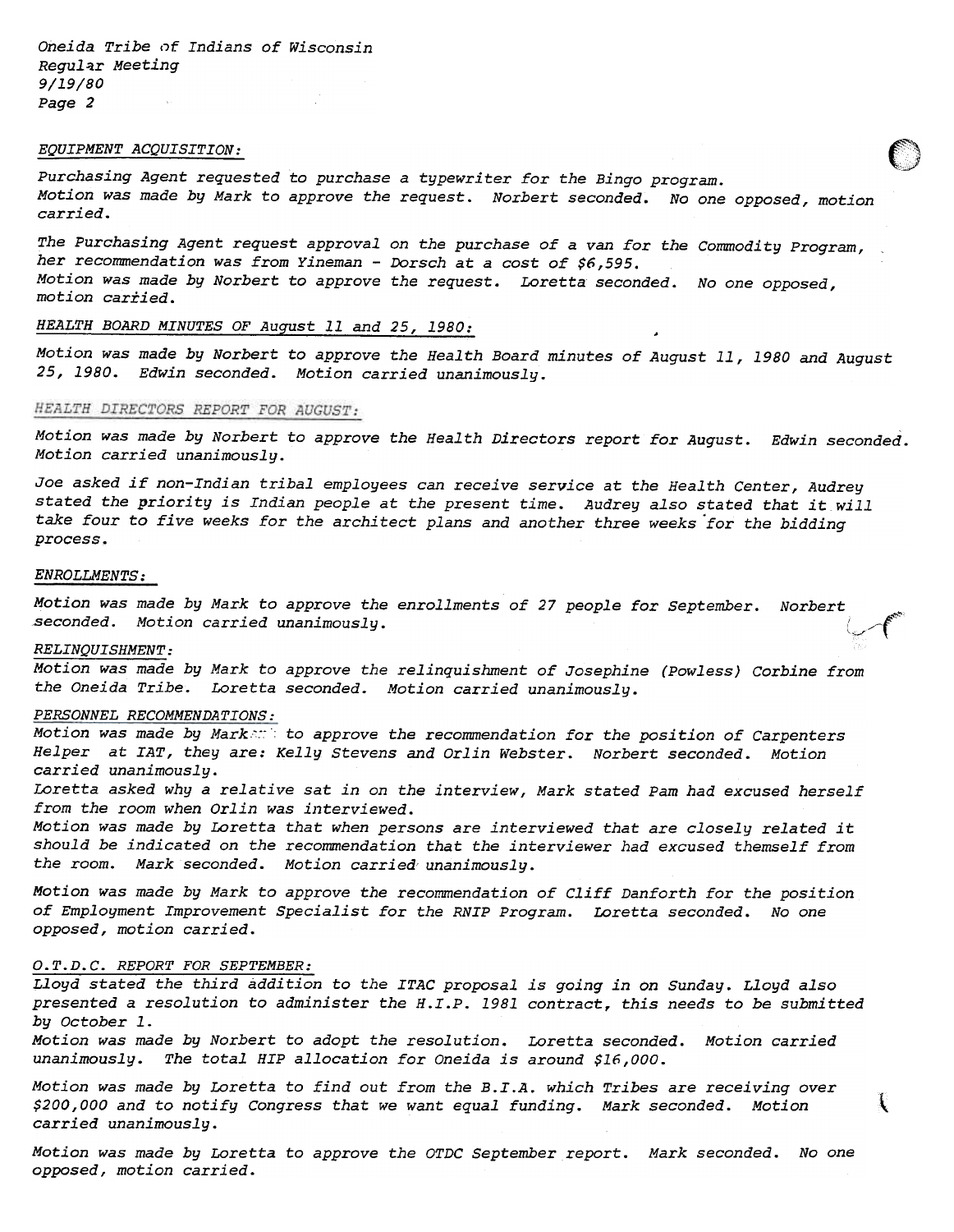Oneida Tribe of Indians of Wisconsin Regular Meeting 9/19/80 Page 3

# AC 1981 Budget Revision:

Motion was made by Loretta to approve the ITAC budget revision. Wanda seconded. Motion carried unanimously. (Budget was \$177,722).

### LIBRARY REPORT:

Motion was made by Loretta that Barbara work with the Personnel Manager on getting the salaries up to the DLAD study. Mark seconded. No one opposed, motion carried.

Motion was made by Loretta to approve the Library report. Edwin seconded. Motion carried unanimously.

Barbara reported on the harassment of library workers at night, the Library will no longer be open in the evenings. Audrey reported simular incidents at the Health Center. Motion was made by Loretta to notify everyone in the Community that the Oneida Tribe will prosecute anyone harassing or causing damage to property or employees. Mark seconded. Motion carried unanimously.

### $*$  $EOC$  REPORT:

 $\%$  Motion was made by Norbert to approve the report for August. Edwin seconded. Motion  $_{\mathbb{R}}$  carried unanimous

 $~^{\circ\circ\circ}$  Yvonne requested that herself and 2 staff go to the NIEA convention in Dallas on October  $: 18-22, 1980$ 

Motion was made by Loretta to approve the request. Norbert seconded. Vote was 4 for with 1 abstention (Wanda). Motion carried.

### HOUSING REPORT:

-'tion was made by Mark to table the report as there was no one present from the Housing .ithority. Edwin seconded. No one opposed, motion carried.

Mark and Edwin apologized for their absence on last Monday and Tuesday.

# 1981 638 Grant:

The FY 1981 638 Grant will be for a multi-purpose building on the airport land, in coordination with moneys from the Tobacco Enterprise and Bingo Enterprise. Motion was made by Loretta to approve the 638 Grant application. Norbert seconded. Vote was 4 for with 1 opposing (Mark). Motion carried.

Loretta request travel to a vocational education workshop to be held in Ohio on October 7-10. (Loretta Webster)

Motion was made by Loretta to approve the travel request. Norbert seconded. Vote was 4 for with 1 abstention (Edwin). Motion carried.

## HOME GARDEN PROJECT:

Motion was made by Norbert to adopt the resolution to contract with the BIA for a 1981 Home Garden Project. Edwin seconded. Loretta requested to amend the motion to read, "the Home Garden project to be administered by the Tribe until further determined". Motion carried unanimously.

### BUILDING MANAGERS REPORT:

Motion was made by Edwin to approve the report. Norbert seconded. Vote was 4 for with 1 abstention (Mark). Motion carried.

## CANNERY BUDGET MODIFICATION:

Motion was made by Edwin to approve the modification. Loretta seconded. Vote was 4 for 'th I abstention (Mark). Motion carried.

Sue Daniels stated the Coop has formed an Advisory Board which meets each Thursday night. Motion was made by Mark to have a special meeting with the Coop on Wednesday night at the Tribal Building at 7:00 P.M. Edwin seconded, motion carried unanimously.